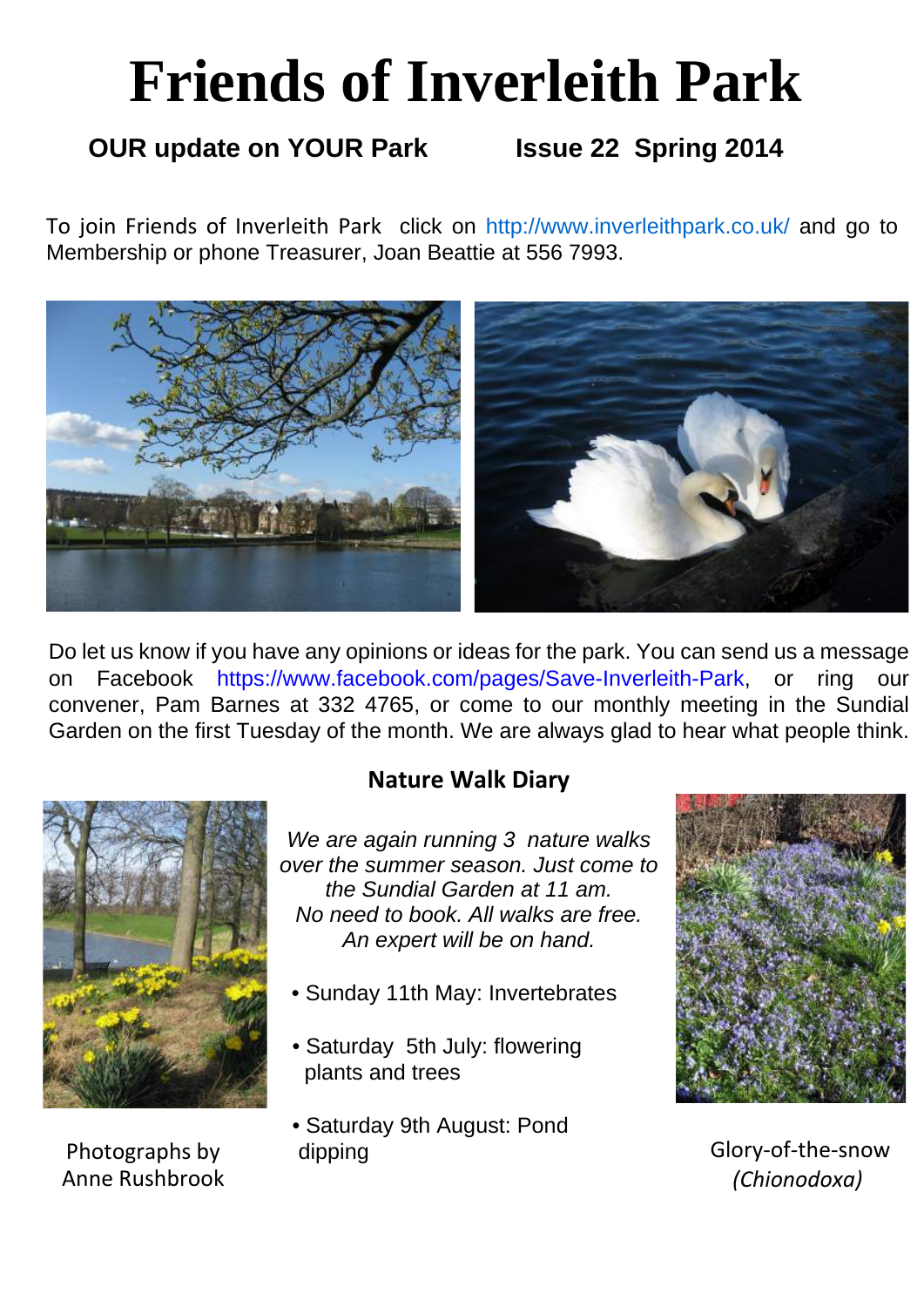#### **NATURE NOTES - CATHY BELL**

Last spring the weather was cold and wet, followed by a warm and dry summer and autumn; now we have had one of the mildest winters for ages and we are enjoying a very early spring. The bulbs have been lovely this year, starting with snowdrops and crocuses, followed by snowflakes (at the back of the pond), and a splendid display of daffodils. Celendines and dandelions thrive in many unweeded areas, providing welcome splashes of yellow. The marsh marigolds are out on the pond edge and if you look carefully you will find the wee red flowers of the Bog Myrtle and 'pussies' on the willow.

The moorhens, coots and mallards are nesting and crows and magpies are seen flying overhead with twigs for their nests. The swans are attempting to nest - rather later than usual, despite the early spring, so we watch with anticipation what happens next. Wood peckers (greater spotted) have been heard drumming and calling on the east side of the park (nesting in the Botanics) . Lots of little birds are nesting in the allotments, sundial garden and hedges etc (thrushes). Buzzards and a sparrowhawk have also been seen.

Cathy spotted two young scientists at the pond catching and checking on the health and productivity of the wee stickleback fish. They were pronounced to be fit and producing lots of eggs, before being returned to the water. Gooseander and tufted ducks have been around all winter and the heron is a regular. Maria spotted some mating frogs (hopefully not a two-for-one for the heron). Anybody seen any frog spawn - (duck caviar)? The lesser black backed gulls are around (yellow beak and legs) on the pond and in the field next door and also oystercatchers with their haunting calls.



Snowflakes at back of pond

Goosanders, tufted ducks, Marsh Marigold mallard and coots

#### **DRAINAGE - PAM BARNES**

The drainage problems seem to be solved at last. The area near the tennis courts where we had a 'second pond' for about a year has been extensively drained and is looking good. A few holes have appeared where dogs have enthusiastically dug into the sandy free draining soil but these will be filled in and seeded. Other areas of the park have also been dealt with and we hope to be completely on top of the problem by next year.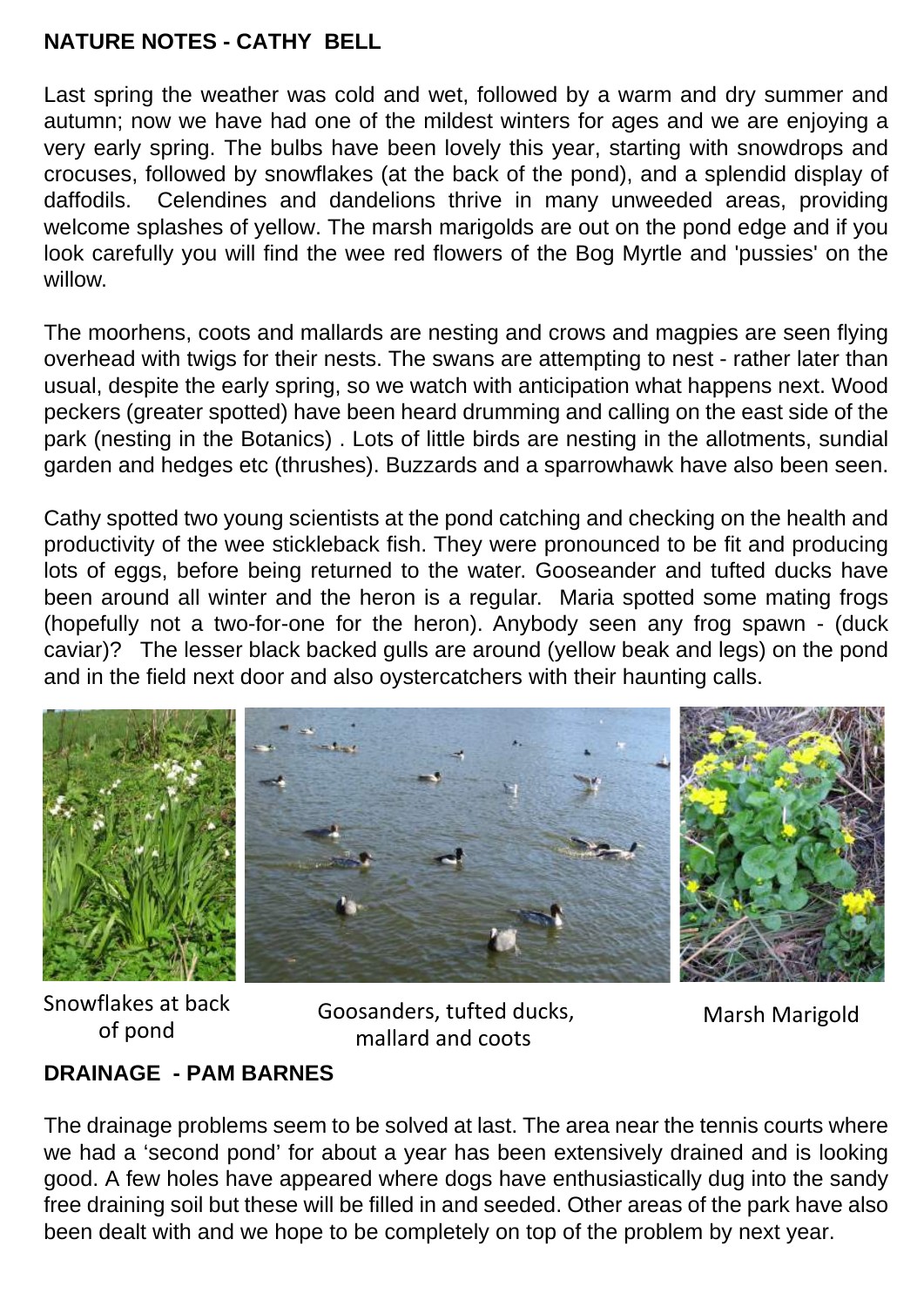#### **THE CONVENER'S REPORT - PAM BARNES**

#### **The Sundial Garden**

A lot of new perennials which were put into the north bed last spring have had to cope with difficult weather conditions in their first year - especially lack of water. However, although the area is looking untidy at the moment, many plants are coming through well but we do need some volunteers to keep them weed-free. Please ring Pam (0131 332 4765) if you can spare a few hours to weed.

Jennifer, the Park Ranger, has ordered some new roses to fill in the gaps in the rose beds. We have chosen a variety called floral carpet (sometimes called flower carpet ) which is very disease resistant – this is particularly important as most roses are prone to disease and require a lot of work spraying to keep them looking good. The plants will be in red, white and pink, and if they do well this year then next year we will replace some of the other roses that are not so healthy. We would like to thank Kathleen Allanach for making such a good job of weeding the rose beds.

Gaps in the perennial north bed will also be filled with new planting. Notices asking people to keep dogs on leads in the Sundial Garden will be put up while the planting gets established.

#### **Events in the Park**

There has been much discussion between the Friends' Committee and council officials on the types of events that should be encouraged or discouraged in the park. The general opinion is that smaller events which locals can attend and that do not take up too much of the park for long periods, are best. Larger gatherings, eg Moonwalk, can take over almost a quarter of the park space for several weeks, and often need high perimeter fencing The machinery used to erect fences and tents compacts the ground, and can damage the drainage. We have asked that these large events be shared with other areas in Edinburgh and only held in Inverleith Park once every four years. The Foodies Festival was very popular last year and attended by many locals, despite an entrance fee. We would like it to come again this summer as long as some of the organisational problems are resolved. The New Year and Festival fireworks displays are watched from Inverleith Park and are greatly enjoyed by those who come.

#### **Scottish Government Private Members' Bill to build Portobello High School on Portobello Park which is inalienable Common Good land**

This Bill is still going through parliament and as you know we objected to it on the grounds that this would allow Edinburgh Council to take Portobello Park and build a school on it (when the highest Court in the land had said such action was illegal) setting a precedent for councils all over Scotland to use inalienable Common Good land such as parks for purposes other than those for which they were intended.